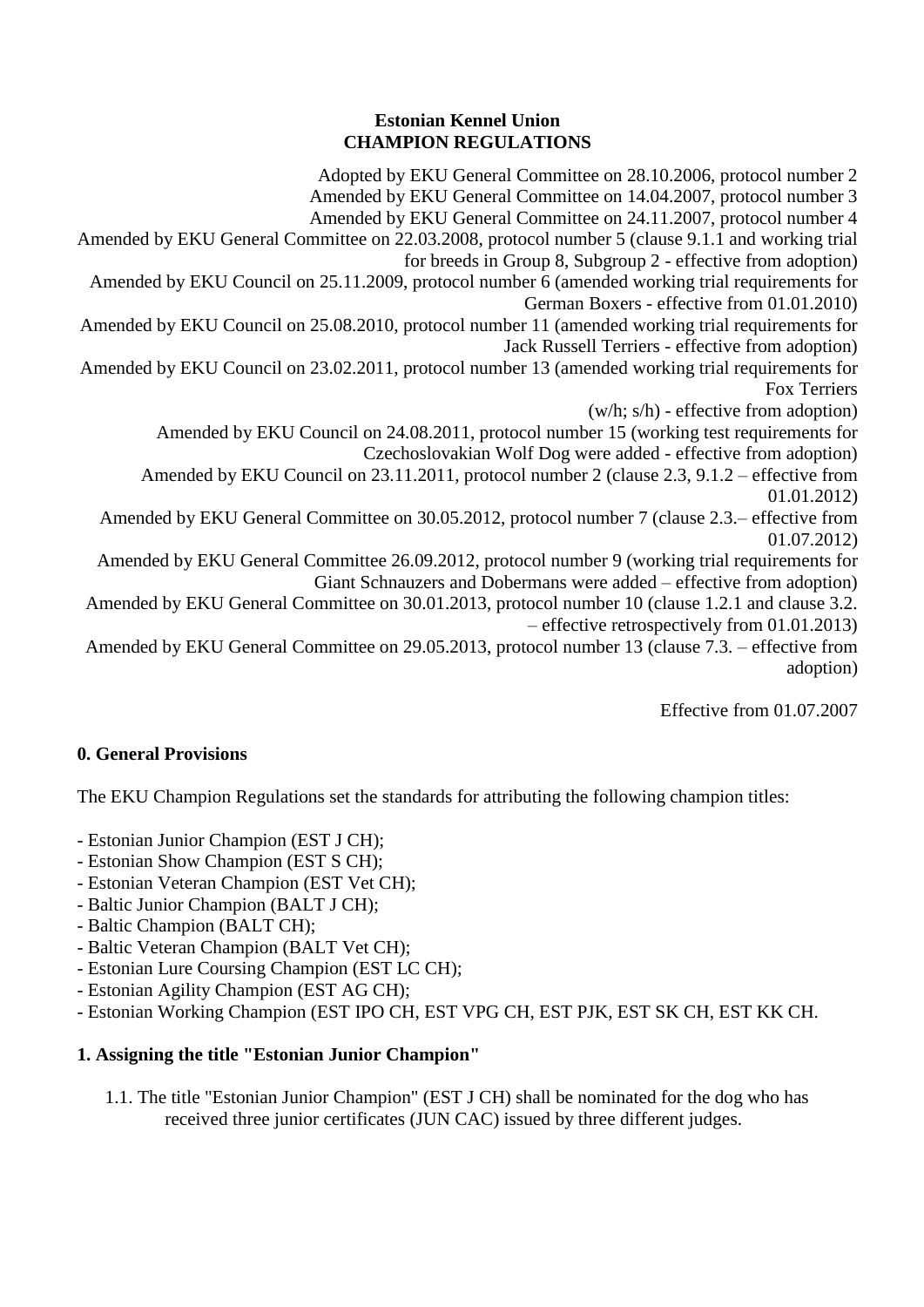1.2. JUN CAC - a rosette with blue outer and white inner circle, blue and white streamers, the blue streamer displays the text JUN CAC. In the centre of the rosette there is a golden-white logo of EKU. The blue and white colours have to correspond to those of the Estonian flag.

1.2.1. JUN CAC is nominated for the best dog entitled with "Certificate of Quality" in the respective age group, separately for each breed approved by FCI or EKU and separately for males and females.

1.2.2. JUN CAC can be issued only at the official shows entered into the Estonian Kennel Union show calendar.

1.3. The dogs who have already received the title Junior Champion in an FCI member or contracting state need one JUN CAC to receive the title EST J CH.

1.4. A dog may not accept JUN CAC if:

1.4.1. the dog has already received one EST J CH title;

1.4.2. the dog already has one JUN CAC issued by the same judge;

- 1.4.3. the dog has already received three JUN CAC certificates issued by three different judges.
	- 1.5. In case the JUN CAC has been incorrectly awarded, the Estonian Kennel Union has the right to transfer the title to the next dog qualified for it, or annul the title.

## **2. Assigning the title "Estonian Show Champion"**

2.1. The title "Estonian Show Champion" (EST S CH) shall be nominated for the dog:

2.1.1. who has received three Estonian Show Champion Certificates of Quality (CAC), or

2.1.2. who has received two JUN CAC and two CAC certificates issued by different judges, or

2.1.3. who has received the title EST J CH and one CAC.

2.1.4. At least one CAC must be issued at the age of at least 24 months.

2.1.5. Working dogs have to have passed the working trials assigned for the specific breed (Appendix 1).

2.2. (CAC) – a rosette with blue outer and white inner circle with blue, black and white streamers. The black streamer displays the text CAC. In the centre of the rosette there is a golden-white logo of EKU. The blue, black and white colours have to correspond to those of the Estonian flag.

2.2.1. CAC shall be awarded to the first dog with the qualification "EXCELLENT" in the competition round. CAC is awarded separately for males and females in all FCI and EKU approved breeds. 2.2.2. In case the dog who becomes first does not have the right to accept CAC, the judge will transfer the title to the next dog who received "EXCELLENT" and who can accept the title. 2.2.3. CAC may only be awarded at the official shows entered into the Estonian Kennel Union show calendar.

- 2.3. The dogs who have already received the title Show Champion of an FCI member or contracting state, can be awarded the title EST V CH with one CAC that was received at the age of at least 24 months (except for the states that EKU has corresponding special contracts with) provided that the country of registration of the dog also awards the title of Show Champion of its state to the dogs registered in Estonia based on one CAC issued by one of the countries mentioned.
- 2.4. A dog cannot accept CAC if: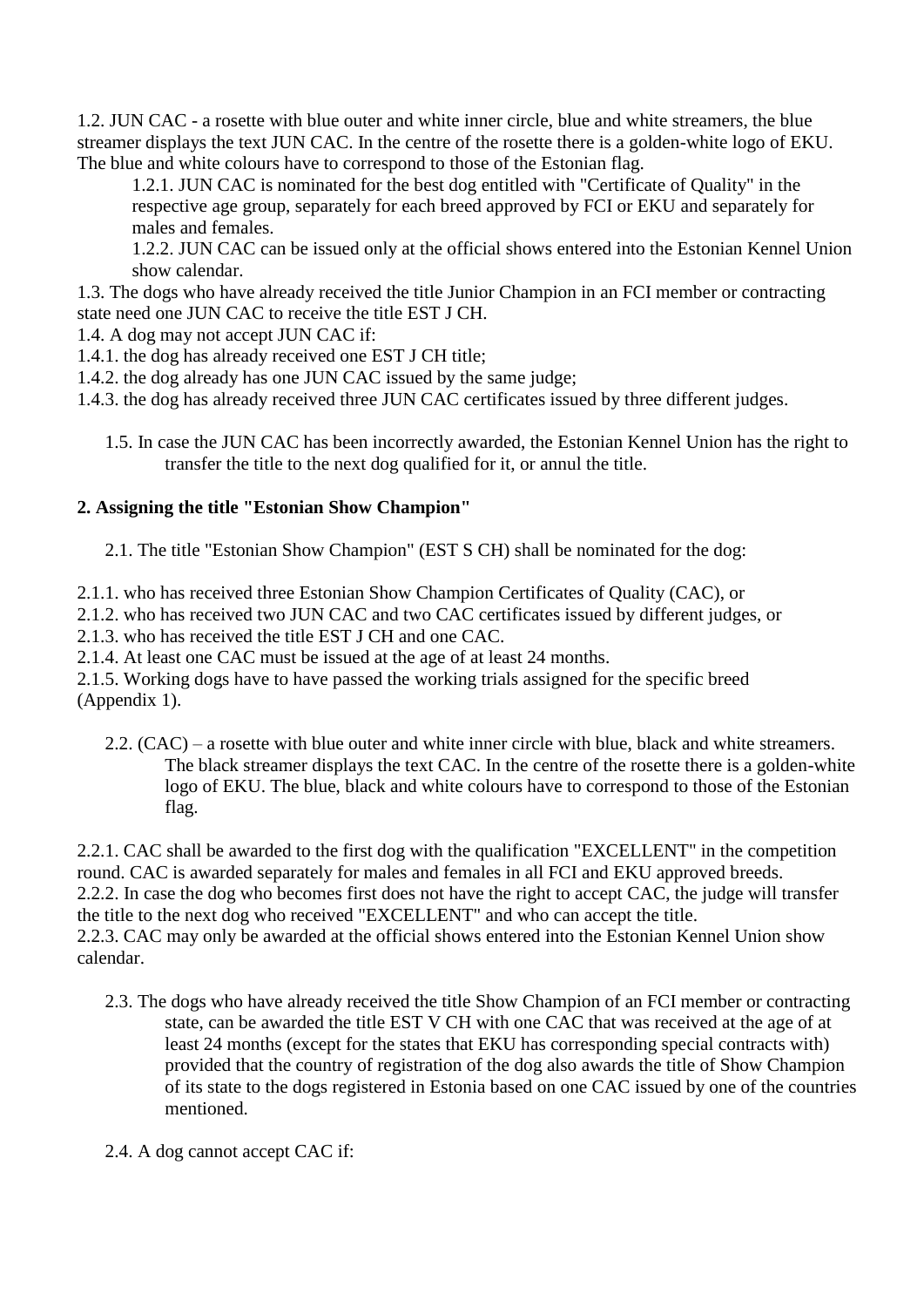2.4.1. EST V CH has been nominated for the dog;

2.4.2. the dog already has one CAC from the same judge;

2.4.3. the dog already has two CAC certificates from two different judges but the dog is younger than 24 months;

2.4.4. the dog already has three CAC certificates from three different judges;

2.4.5. the dog already has two JUN CAC certificates and one CAC but the dog is younger than 24 months;

2.4.6. the dog has received two JUN CAC and two CAC certificates, the latest of which was awarded when the dog was older than 24 months;

2.4.7. the dog has received EST J CH title or he has been awarded three JUN CAC certificates issued by three different judges but he is younger than 24 months;

2.4.8. the dog has been attributed the title EST J CH or three JUN CAC certificates issued by three different judges and he has received CAC when he was older than 24 months.

2.5. In case the CAC has been incorrectly awarded, the Estonian Kennel Union has the right to transfer the title to the next dog qualified for it, or annul the title.

## **3. Assigning the title "Estonian Veteran Champion"**

- 3.1.The title "Estonian Veteran Champion" (EST Vet CH) shall be nominated for the dog who has officially received three veteran certificates (VET CAC) issued by three different judges.
- 3.2.VET CAC is awarded to the best dog entitled with "Certificate of Quality" in the respective age group, separately for each breed approved by FCI or EKU, and separately for males and females.
- 3.3.Dogs who have already been awarded a Veteran Champion title by an FCI member or contracting state need one Best of Breed Veteran or Best Veteran of Opposite Sex title attributed after 01.01.2008 to receive the title of EST Vet CH.
- 3.4.Dogs with the title of Estonian Show Champion need one Best of Breed Veteran or Best Veteran of Opposite Sex title attributed after 01.01.2008 to receive the title of EST Vet CH.

## **4. Assigning the title "Baltic Junior Champion"**

4.1. Standards of awarding the title "Baltic Junior Champion" (BALT J CH) are set by the Baltic contract made between the Kennel Unions of the three Baltic States that was signed in Palanga 02.08.2002.

4.2. The title BALT J CH shall be awarded to a dog that has already received the Junior Champion titles of all three Baltic States (Estonia, Latvia, and Lithuania).

4.3. To receive the title, the owner of the dog has to present the diplomas of Estonian Junior Champion, Latvian Junior Champion and Lithuanian Junior Champion to EKU office.

## **5. Assigning the title "Baltic Champion"**

5.1. Standards of awarding the title "Baltic Champion" are set by the Baltic contract made between the Kennel Unions of the three Baltic States that was signed in Palanga 02.08.1997.

5.2. The title BALT CH shall be awarded to a dog that has already received the Show Champion titles of all three Baltic States (Estonia, Latvia, and Lithuania).

5.3. To receive the title, the owner of the dog has to present the diplomas of Estonian Show Champion, Latvian Champion and Lithuanian Champion to EKU office.

## **6. Assigning the title "Baltic Veteran Champion"**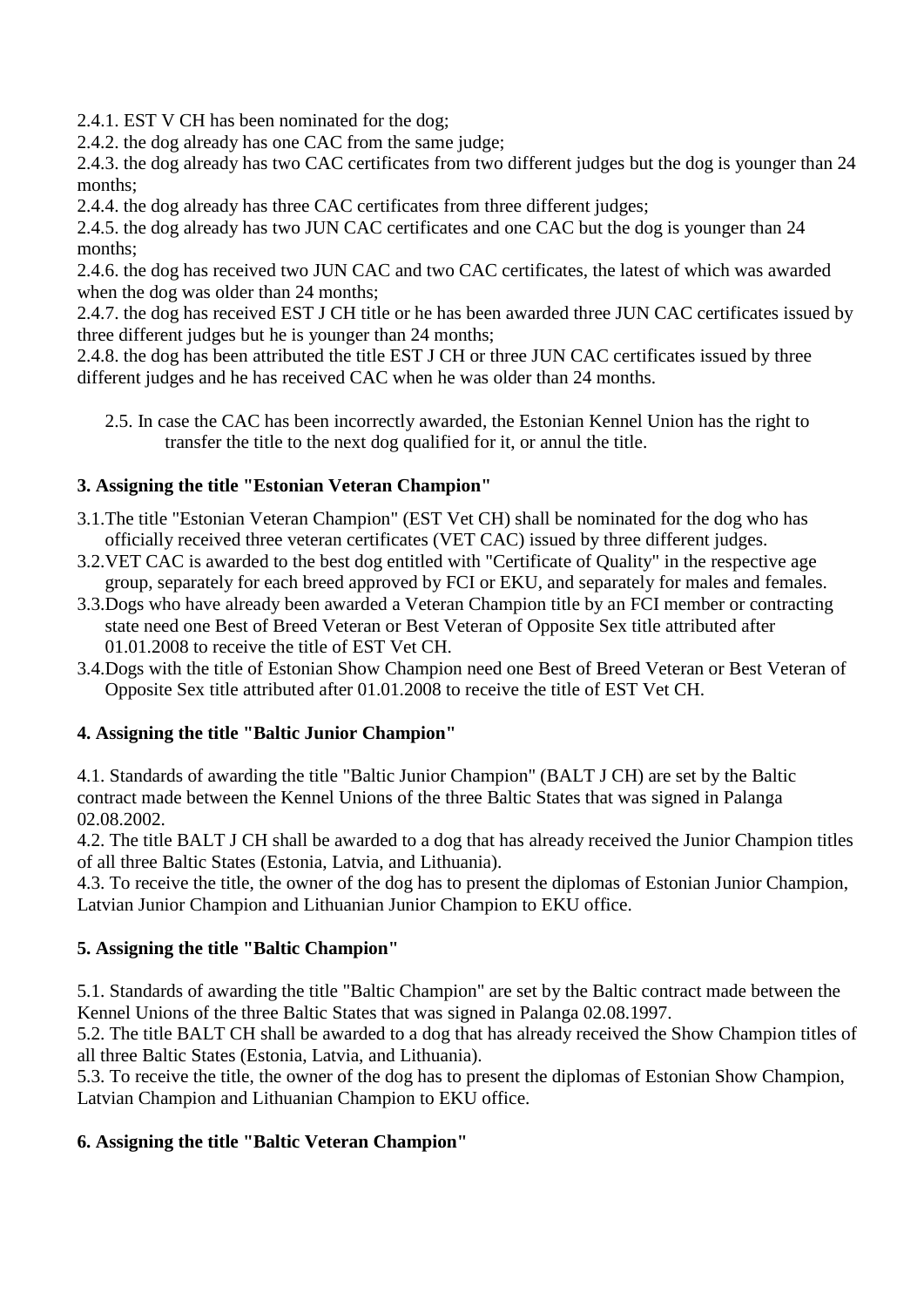6.1. Standards of awarding the title "Baltic Veteran Champion" (BALT Vet CH) are set by the Baltic contract made between the Kennel Unions of the three Baltic States that was signed in Palanga 02.08.2002.

6.2. The title BALT Vet CH can be awarded to a dog that has already received the Veteran Champion titles of all three Baltic States (Estonia, Latvia, and Lithuania).

6.3. To receive the title, the owner of the dog has to present the diplomas of Estonian Veteran Champion, Latvian Veteran Champion and Lithuanian Veteran Champion to EKU office.

#### **7. Assigning the title "Estonian Lure Coursing Champion"**

7.1. The title "Estonian Lure Coursing Champion" (EST LC CH) shall be awarded to a dog that has already received five Estonian Lure Coursing Certificates. A dog can be awarded up to 4 certificates per year.

7.2. Lure Coursing CAC – a rosette with blue outer and white inner circle with blue, black and white streamers. The black streamer displays the text LC CAC. In the centre of the rosette there is a goldenwhite logo of EKU. The blue, black and white colours have to correspond to those of the Estonian flag. 7.2.1. LC CAC can be awarded only in the competitions entered into the greyhound coursing competition calendar of the Estonian Kennel Union.

7.3. Dogs without an Estonian record book who have already been awarded with the title of Coursing Champion of greyhounds in an FCI member or contracting state, need one CAC to receive the title of EST LC CH.

7.4. A dog cannot accept CAC if:

7.4.1. EST LC CH has already been nominated for the dog;

7.4.2. the dog has already received four CAC certificates during the same calendar year.

## **8. Assigning the title "Estonian Agility Champion" (EST AG CH)**

- 8.1. The title "Estonian Agility Champion" (EST AG CH) shall be awarded to a dog who has received three 1st placings (result: 0) in the highest class from at least two different judges in the competitions entered into the show calendar of the Estonian Kennel Union. One win can be received from the jumping track. The dog has to have at least the qualification "good" received at an official show after turning 15 months of age.
- 8.2. Dogs who have already been attributed an Agility Champion title by an FCI member or contracting state need one 1st placing (result: 0) from the agility track of the highest class at the competition entered into the show calendar of the Estonian Kennel Union to receive the title EST AG CH.

#### **9. Assigning the title "Estonian Working Champion": EST IPO CH, EST VPG CH, EST PJK CH, EST SK CH, EST KK CH.**

9.1. To be eligible for the title "Estonian Working Champion", a dog must have achieved the following qualifications at the official shows entered into the Estonian Kennel Union show calendar: 9.1.1. IPO and VPG (SchH) - at least three highest class qualifications "good" from a certain training field from two different judges, while the result of each part (A, B and C) has to be at least 80 points. 9.1.2. PJK - at least three ratings "very good" of the highest class from two different judges; 9.1.3. KK - at least three highest ratings of the highest class from three different judges; 9.1.4. SK - at least three I ranks in the International Obedience Class (*EVÕI*) class under two different judges.